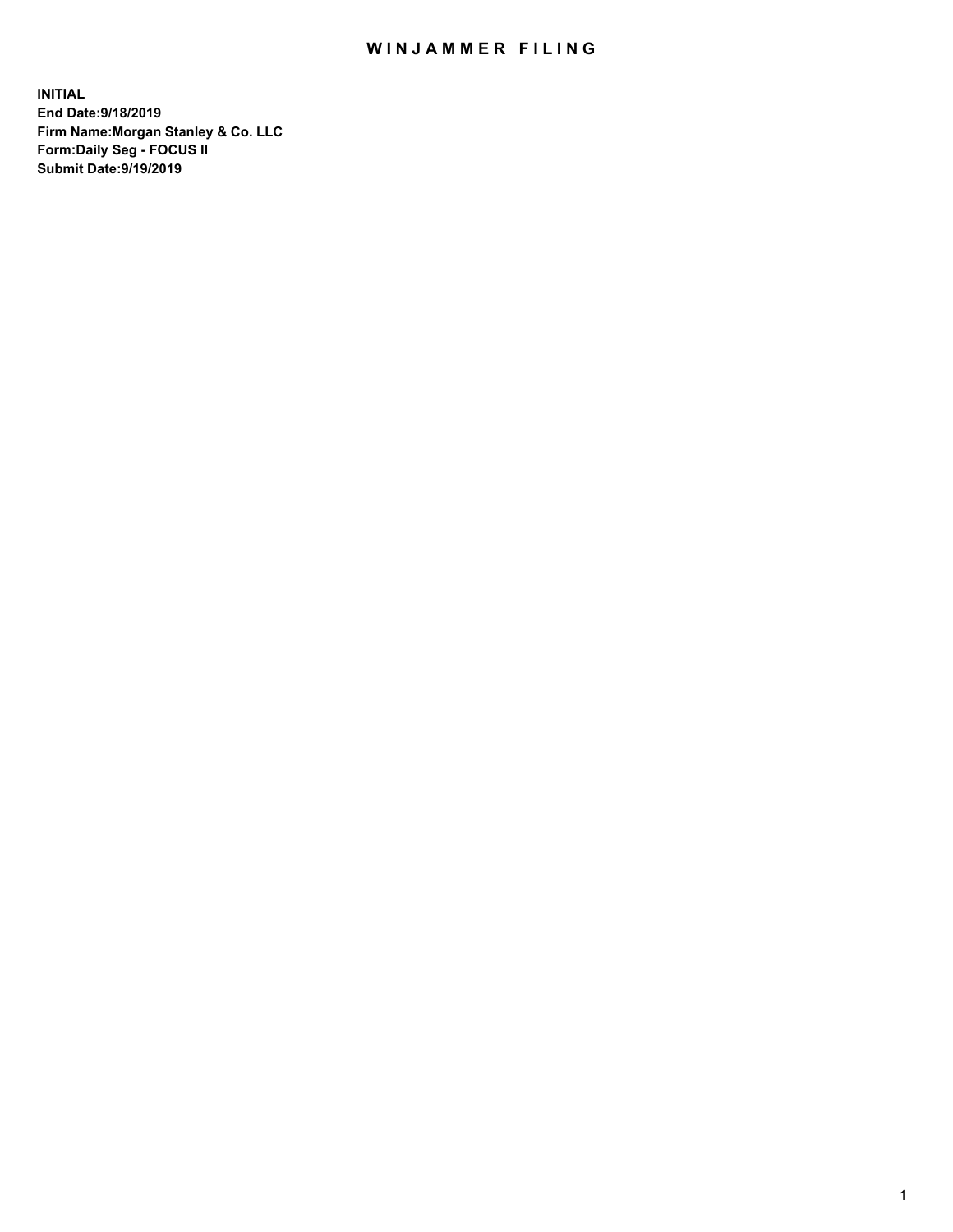**INITIAL End Date:9/18/2019 Firm Name:Morgan Stanley & Co. LLC Form:Daily Seg - FOCUS II Submit Date:9/19/2019 Daily Segregation - Cover Page**

| Name of Company                                                                   | Morgan Stanley & Co. LLC     |
|-----------------------------------------------------------------------------------|------------------------------|
| <b>Contact Name</b>                                                               | <b>Ikram Shah</b>            |
| <b>Contact Phone Number</b>                                                       | 212-276-0963                 |
| <b>Contact Email Address</b>                                                      | Ikram.shah@morganstanley.com |
| FCM's Customer Segregated Funds Residual Interest Target (choose one):            |                              |
| a. Minimum dollar amount: ; or                                                    | 235,000,000                  |
| b. Minimum percentage of customer segregated funds required:% ; or                | <u>0</u>                     |
| c. Dollar amount range between: and; or                                           | <u>0 0</u>                   |
| d. Percentage range of customer segregated funds required between: % and %.       | 00                           |
| FCM's Customer Secured Amount Funds Residual Interest Target (choose one):        |                              |
| a. Minimum dollar amount: ; or                                                    | 140,000,000                  |
| b. Minimum percentage of customer secured funds required:%; or                    | <u>0</u>                     |
| c. Dollar amount range between: and; or                                           | 0 <sub>0</sub>               |
| d. Percentage range of customer secured funds required between:% and%.            | 0 <sub>0</sub>               |
| FCM's Cleared Swaps Customer Collateral Residual Interest Target (choose one):    |                              |
| a. Minimum dollar amount: ; or                                                    | 92,000,000                   |
| b. Minimum percentage of cleared swaps customer collateral required:% ; or        | <u>0</u>                     |
| c. Dollar amount range between: and; or                                           | 0 Q                          |
| d. Percentage range of cleared swaps customer collateral required between:% and%. | 00                           |

Attach supporting documents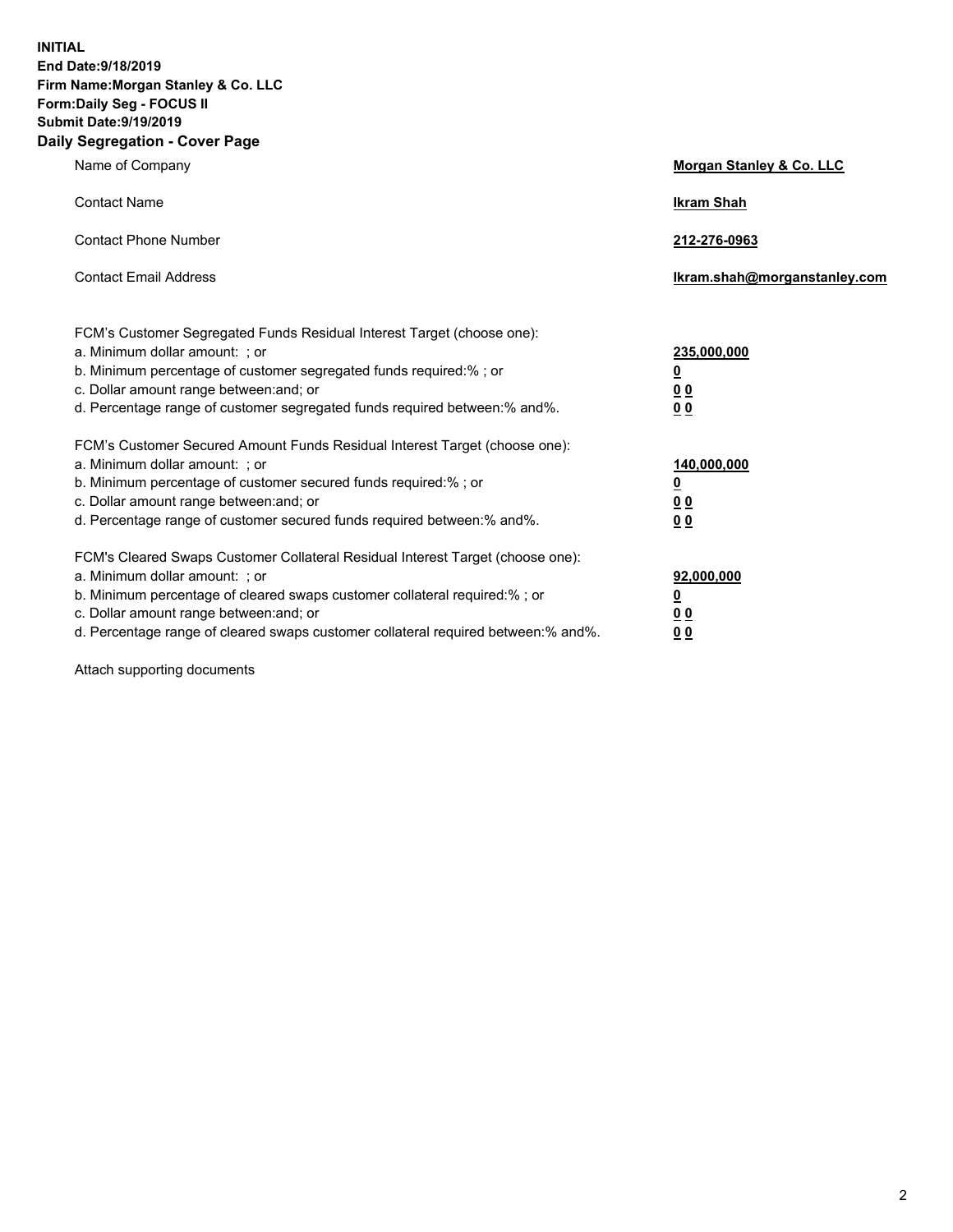## **INITIAL End Date:9/18/2019 Firm Name:Morgan Stanley & Co. LLC Form:Daily Seg - FOCUS II Submit Date:9/19/2019**

## **Daily Segregation - Secured Amounts**

|    | Foreign Futures and Foreign Options Secured Amounts                                                                       |                                   |
|----|---------------------------------------------------------------------------------------------------------------------------|-----------------------------------|
|    | Amount required to be set aside pursuant to law, rule or regulation of a foreign                                          | $0$ [7305]                        |
|    | government or a rule of a self-regulatory organization authorized thereunder                                              |                                   |
| 1. | Net ledger balance - Foreign Futures and Foreign Option Trading - All Customers                                           |                                   |
|    | A. Cash                                                                                                                   | 3,002,291,484 [7315]              |
|    | B. Securities (at market)                                                                                                 | 2,295,015,261 [7317]              |
| 2. | Net unrealized profit (loss) in open futures contracts traded on a foreign board of trade                                 | 35,728,417 [7325]                 |
| 3. | Exchange traded options                                                                                                   |                                   |
|    | a. Market value of open option contracts purchased on a foreign board of trade                                            | 33,622,532 [7335]                 |
|    | b. Market value of open contracts granted (sold) on a foreign board of trade                                              | -28,550,794 [7337]                |
| 4. | Net equity (deficit) (add lines 1.2. and 3.)                                                                              | 5,338,106,900 [7345]              |
| 5. | Account liquidating to a deficit and account with a debit balances - gross amount                                         | 71,649,688 [7351]                 |
|    | Less: amount offset by customer owned securities                                                                          | -70,775,910 [7352] 873,778 [7354] |
| 6. | Amount required to be set aside as the secured amount - Net Liquidating Equity                                            | 5,338,980,678 [7355]              |
| 7. | Method (add lines 4 and 5)<br>Greater of amount required to be set aside pursuant to foreign jurisdiction (above) or line |                                   |
|    | 6.                                                                                                                        | 5,338,980,678 [7360]              |
|    | FUNDS DEPOSITED IN SEPARATE REGULATION 30.7 ACCOUNTS                                                                      |                                   |
| 1. | Cash in banks                                                                                                             |                                   |
|    | A. Banks located in the United States                                                                                     | 196,752,407 [7500]                |
|    | B. Other banks qualified under Regulation 30.7                                                                            | 698,372,361 [7520] 895,124,768    |
|    |                                                                                                                           | $[7530]$                          |
| 2. | Securities                                                                                                                |                                   |
|    | A. In safekeeping with banks located in the United States                                                                 | 507,133,550 [7540]                |
|    | B. In safekeeping with other banks qualified under Regulation 30.7                                                        | 0 [7560] 507,133,550 [7570]       |
| 3. | Equities with registered futures commission merchants                                                                     |                                   |
|    | A. Cash                                                                                                                   | 9,335,346 [7580]                  |
|    | <b>B.</b> Securities                                                                                                      | $0$ [7590]                        |
|    | C. Unrealized gain (loss) on open futures contracts                                                                       | 1,198,173 [7600]                  |
|    | D. Value of long option contracts                                                                                         | $0$ [7610]                        |
|    | E. Value of short option contracts                                                                                        | 0 [7615] 10,533,519 [7620]        |
| 4. | Amounts held by clearing organizations of foreign boards of trade                                                         |                                   |
|    | A. Cash                                                                                                                   | $0$ [7640]                        |
|    | <b>B.</b> Securities                                                                                                      | $0$ [7650]                        |
|    | C. Amount due to (from) clearing organization - daily variation                                                           | $0$ [7660]                        |
|    | D. Value of long option contracts                                                                                         | $0$ [7670]                        |
|    | E. Value of short option contracts                                                                                        | 0 [7675] 0 [7680]                 |
| 5. | Amounts held by members of foreign boards of trade                                                                        |                                   |
|    | A. Cash                                                                                                                   | 2,338,910,035 [7700]              |
|    | <b>B.</b> Securities                                                                                                      | 1,787,881,711 [7710]              |
|    | C. Unrealized gain (loss) on open futures contracts                                                                       | 34,530,244 [7720]                 |
|    | D. Value of long option contracts                                                                                         | 33,622,532 [7730]                 |
|    | E. Value of short option contracts                                                                                        | -28,550,794 [7735] 4,166,393,728  |
|    |                                                                                                                           | [7740]                            |
| 6. | Amounts with other depositories designated by a foreign board of trade                                                    | $0$ [7760]                        |
| 7. | Segregated funds on hand                                                                                                  | $0$ [7765]                        |
| 8. | Total funds in separate section 30.7 accounts                                                                             | 5,579,185,565 [7770]              |
| 9. | Excess (deficiency) Set Aside for Secured Amount (subtract line 7 Secured Statement                                       | 240,204,887 [7380]                |
|    | Page 1 from Line 8)                                                                                                       |                                   |
|    |                                                                                                                           |                                   |

- 10. Management Target Amount for Excess funds in separate section 30.7 accounts **140,000,000** [7780]
- 11. Excess (deficiency) funds in separate 30.7 accounts over (under) Management Target **100,204,887** [7785]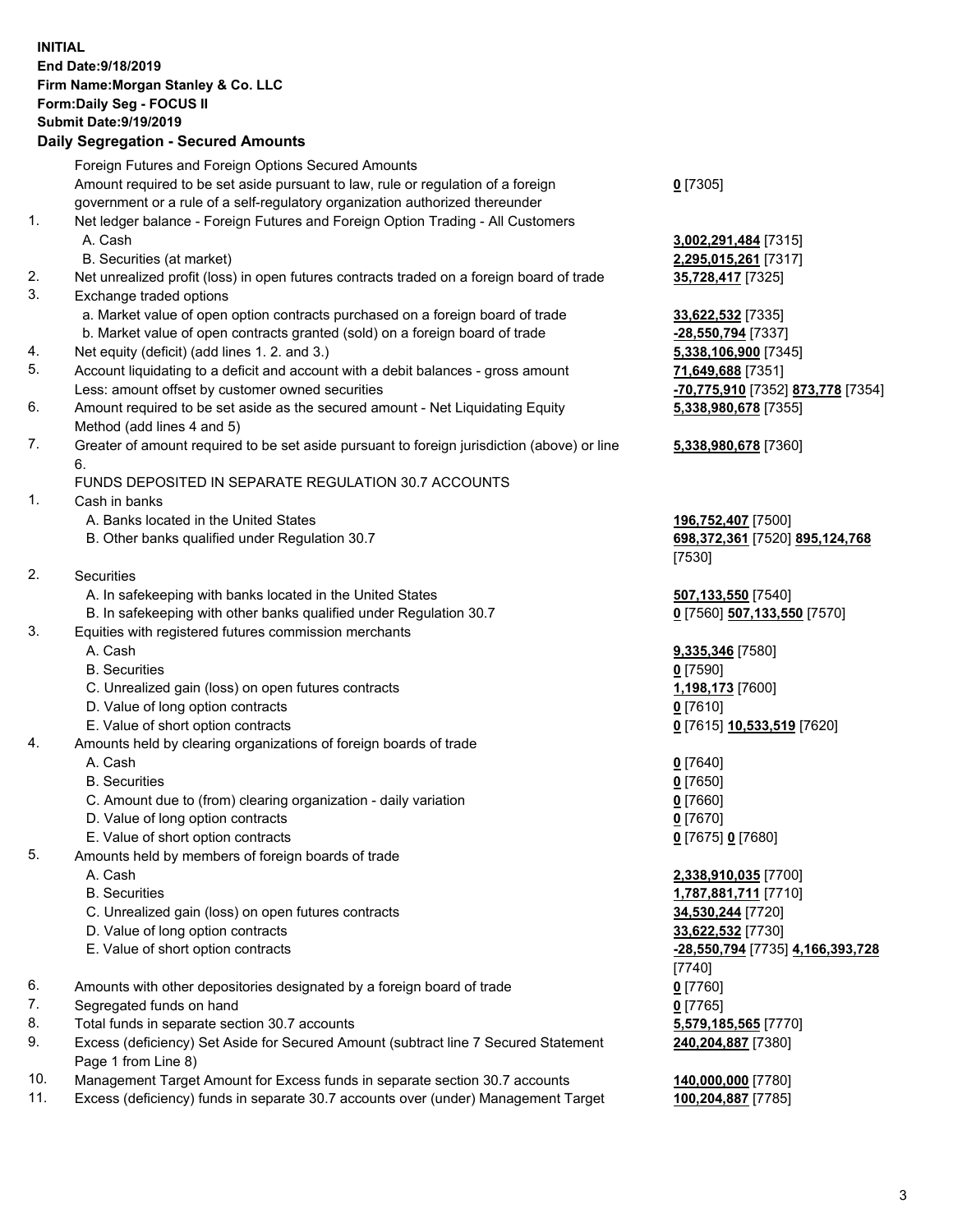**INITIAL End Date:9/18/2019 Firm Name:Morgan Stanley & Co. LLC Form:Daily Seg - FOCUS II Submit Date:9/19/2019 Daily Segregation - Segregation Statement** SEGREGATION REQUIREMENTS(Section 4d(2) of the CEAct) 1. Net ledger balance A. Cash **12,347,724,140** [7010] B. Securities (at market) **6,596,054,549** [7020] 2. Net unrealized profit (loss) in open futures contracts traded on a contract market **-1,618,404,231** [7030] 3. Exchange traded options A. Add market value of open option contracts purchased on a contract market **472,329,308** [7032] B. Deduct market value of open option contracts granted (sold) on a contract market **-322,960,589** [7033] 4. Net equity (deficit) (add lines 1, 2 and 3) **17,474,743,177** [7040] 5. Accounts liquidating to a deficit and accounts with debit balances - gross amount **446,380,250** [7045] Less: amount offset by customer securities **-444,718,755** [7047] **1,661,495** [7050] 6. Amount required to be segregated (add lines 4 and 5) **17,476,404,672** [7060] FUNDS IN SEGREGATED ACCOUNTS 7. Deposited in segregated funds bank accounts A. Cash **4,463,656,660** [7070] B. Securities representing investments of customers' funds (at market) **0** [7080] C. Securities held for particular customers or option customers in lieu of cash (at market) **737,968,503** [7090] 8. Margins on deposit with derivatives clearing organizations of contract markets A. Cash **6,660,597,238** [7100] B. Securities representing investments of customers' funds (at market) **0** [7110] C. Securities held for particular customers or option customers in lieu of cash (at market) **5,858,086,046** [7120] 9. Net settlement from (to) derivatives clearing organizations of contract markets **-118,607,559** [7130] 10. Exchange traded options A. Value of open long option contracts **472,329,308** [7132] B. Value of open short option contracts **-322,960,589** [7133] 11. Net equities with other FCMs A. Net liquidating equity **12,403,272** [7140] B. Securities representing investments of customers' funds (at market) **0** [7160] C. Securities held for particular customers or option customers in lieu of cash (at market) **0** [7170] 12. Segregated funds on hand **0** [7150] 13. Total amount in segregation (add lines 7 through 12) **17,763,472,879** [7180] 14. Excess (deficiency) funds in segregation (subtract line 6 from line 13) **287,068,207** [7190]

- 15. Management Target Amount for Excess funds in segregation **235,000,000** [7194]
- 16. Excess (deficiency) funds in segregation over (under) Management Target Amount Excess

**52,068,207** [7198]